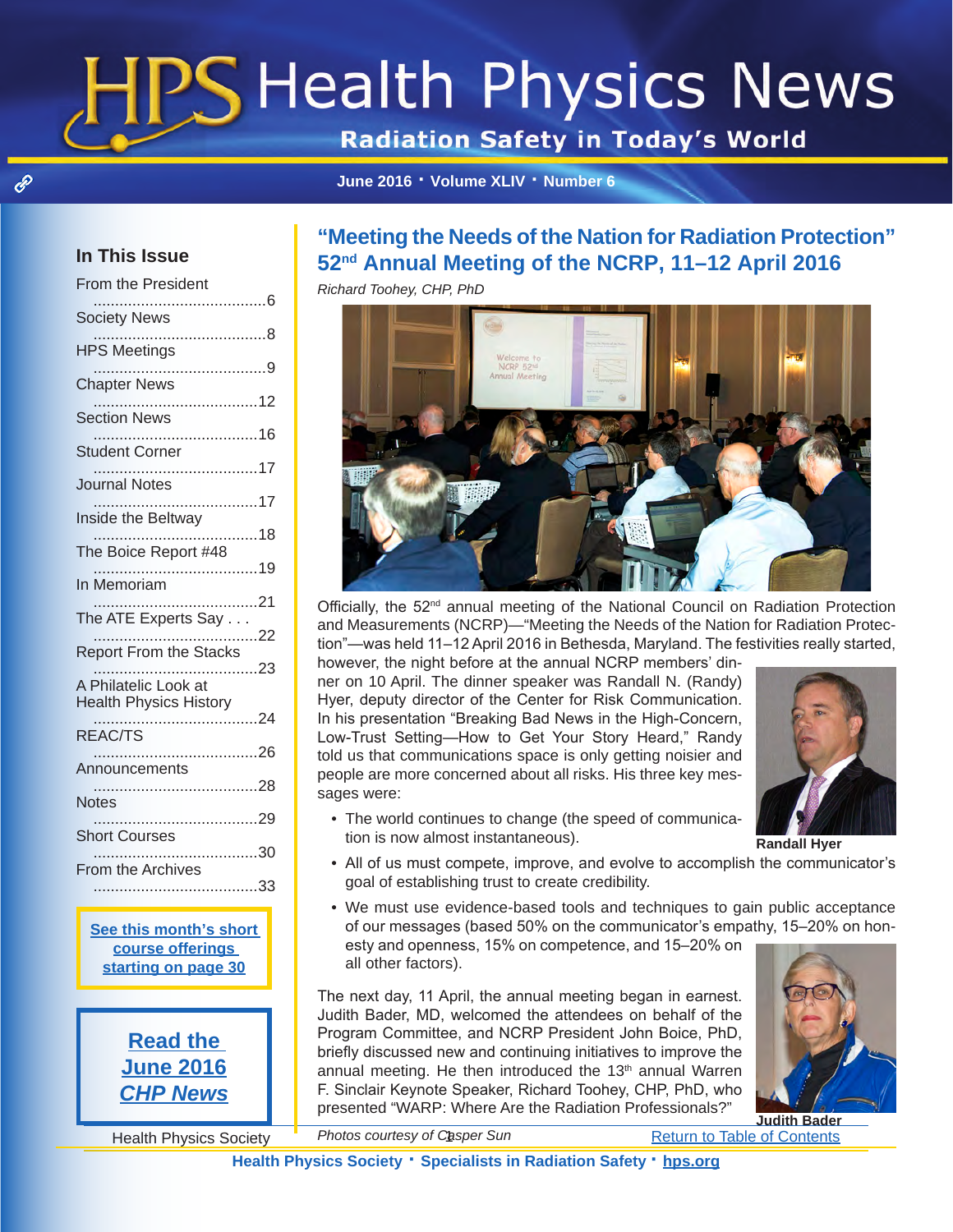

**John Boice presents Richard Toohey with the Sinclair Medal**

Toohey reviewed the history of the NCRP WARP initiative, beginning with a workshop in 2013 and progressing to the recent publication of **NCRP** Statement 12. The long-predicted shortfall of radiation professionals is now arriving; meanwhile, the use of radiation in medicine continues to increase, and an aging population will have increased need for medical care, especially for cancer diagnosis and therapy. The Fukushima Daiichi nuclear power station accident revealed that the United States has an inadequate number of radiation professionals for population monitoring, public health advice, medical expertise and treatment, emergency preparedness communications, and resilience and response actions. Student support and faculty research grants must be restored, and the radiological sciences must receive more atten-

The first session—"How Did We Get Here?"—was chaired by Jackie Williams, PhD, and Patricia Worthington, PhD. The first speaker was Larry Dauer, CHP, PhD, who presented "Radiation Brain Drain? The Impact of Demographic Change on U.S. Radiation Protection." Dauer noted that we are witnessing an unprecedented convergence of the life sciences, physical sciences, and engineering. Radiation provides significant benefits in medicine, energy, science, and industry. There is an increasing need for public, staff, and patient ra-

tion in science, technology, engineering, mathematics, and medicine educational initiatives. The NCRP has established Council Committee 2 to monitor the situation, advocate for support, and advise the government on this specific issue. President Boice then presented Toohey with the Sinclair Medal.





**Jackie Williams Patricia Worthington**



**Larry Dauer**

diation protection. Shortfalls in scientists contrast with emerging scientific opportunities and the need for new knowledge. Radiation facilities are also disappearing and research opportunities along with them. As former Defense Secretary Robert McNamara said, "Rationality will not save us." The next speaker was Kathy Pryor, CHP, with "Membership

Trends in HPS—How Did We Get Here and Where Are We Going?" This issue has been



under discussion for at least 20 years. The HPS was formed 25 June 1956 with 212 members, and total membership peaked in 1994 at close to 6,500.

Membership has been decreasing ever since. Professional societies are competing for time and attention, and prospective members expect increased value of



membership. The very name "health physics" is not understood and so is not conducive to recruitment.

After a coffee break, Wayne Newhauser, PhD, presented "Review of the Workforce for Radiation Protection in Medicine." The radiological disciplines relevant to medicine include medical physics, medical health physics, radiation biology, radiation oncology, radiology, nuclear medicine, radiochemistry, and nuclear engineering. Cancer cases are up, so radiation therapy is up,



**Wayne Newhauser**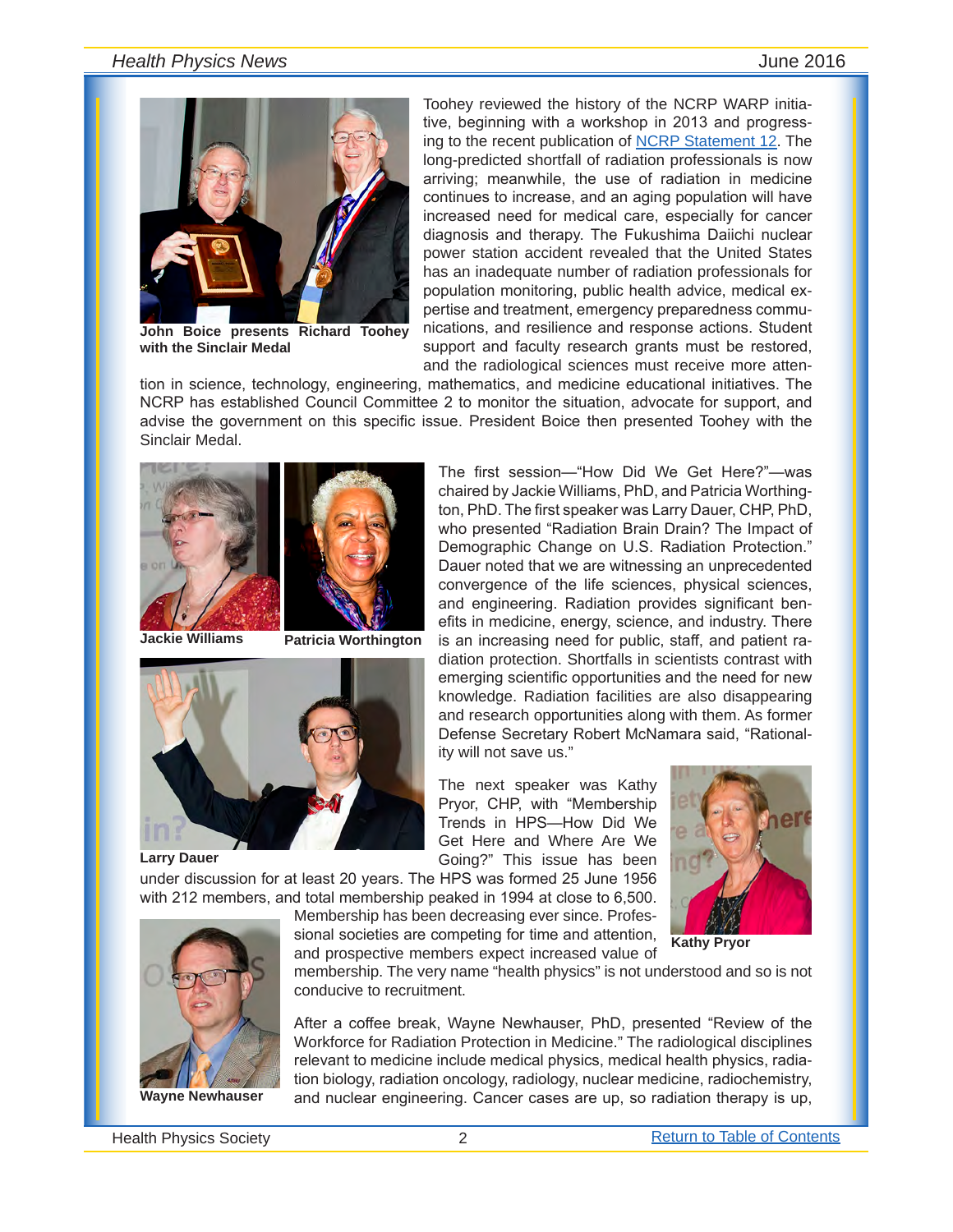and the number and complexity of new technologies is also increasing. However, productivity gains have decreased, and the supply of qualified replacements has affected the retirement of the existing workforce, as has the capacity of academic and clinical training programs, health care policy, statutes, salaries, and other factors. Although supply and demand are balanced for the short term, it is difficult to say how long this will last.



**Ruth McBurney**

The next speaker was Ruth McBurney, CHP, with "The Changing Roles of State Health Physicists." State health physicists must be generalists, especially in small programs. Source security requirements have increased, financial security requirements are increasing, and complex decontamination and decommissioning issues are becoming more prevalent. New technologies are emerging in diagnosis and therapy. States need baby boomer replacements, staff development and training, awareness of ever-changing technologies and radiation protection issues, competitive salaries and benefits (to slow the revolving door for staff between states), and surge capacity for emergency response.



**Adela Salame-Alfie and Robert Whitcomb**

After a lunch break, the afternoon session—"Where Do We Need to Be?"—was chaired by Robert Whitcomb, Jr., PhD, and Adela Salame-Alfie, PhD. The first speaker was Jerry Hiatt, CHP, who presented "Commercial Nuclear Power, Assessing and Meeting the Need." The Nuclear Energy Institute assembled a working group in 2002 to look at the workforce pipeline

and demand. A uniform curriculum program was developed, focused on radiation control technicians and maintenance workers. The workforce is not a major issue for utilities, but there is still a need for augmentation during outages.







**Kathryn Higley**

The next speaker was Kathryn Higley, CHP, PhD, with "Education or Training—Does it Matter?" Health

physics is a diffuse, ill-defined field, with many different specializations. Higher education is moving to a return-on-investment model, and health physics education programs are not sustainable under that model. Professional societies can help by providing information to decision makers. Federal programs with substantial radiation protection obligations must carve out funds for research. Academic programs must cooperate; industry and government must support them; and although scholarships and fellowships

are nice, large research grants are needed for faculty support. This is an area of strategic national need.

The next speaker was David Brenner, PhD, with "Estimating Cancer Risks at Very Low Doses." We do not have cancer risk data at low doses, and there are no radiation-induced cancer markers available for humans. The biophysical argument sets 10 mGy as an anchor point, so we need epidemiologic evaluation of cancer risk at that dose. Are there radiosensitive subgroups? We might study outbred mice or screen for radiosensitivity if a marker is available. We can provide an upper bound for risk, and such an estimation gives us a reasonable basis for certainty of maximum possible effects.



**David Brenner**

After a break, Nolan Hertel, PhD, presented "Developing a Radiation Protection Hub." Health physics programs at "major" research universities are in jeopardy. Oak Ridge National Laboratory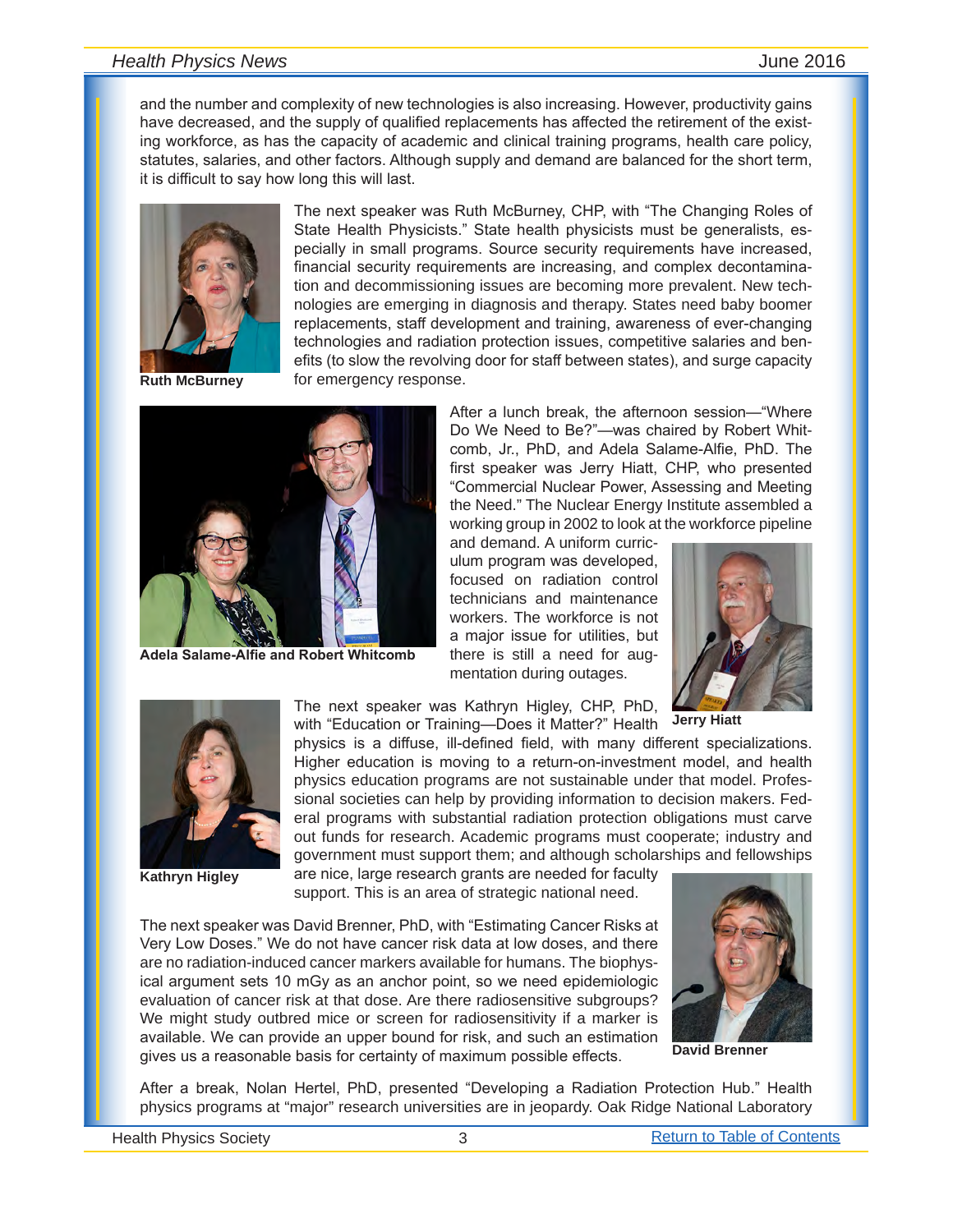(ORNL) is proposing a Consortium for Advancement of Radiation Protection. The consortium would enhance the educational experience, expand research opportunities, develop a practicum program, and eventually become a research hub. Hertel said the NCRP could play a role in setting the research agenda, and the consortium could also strive for international relevance.

The next speaker was Mike Weber with "Meeting Regulatory Needs." In 2014 the Nuclear Regulatory Commission (NRC) began Project Aim to be more responsive to change. A gap analysis included workforce planning, as the NRC employs 170 health physicists and other radiation professionals. The NRC has approval from Congress to support the integrated university program grants. A Nuclear Energy Agency survey showed new hires cannot immediately replace retirees. Consequently, concern continues to grow, with increasing complexities and demands in radiation protection.



**Nolan Hertel**



**Mike Weber**



**John Poston (left) and Mike Ryan**

After a break, Mike Ryan, CHP, PhD, introduced his teacher, colleague, and friend John W. Poston, Sr., PhD, who presented the 40<sup>th</sup> Lauriston S. Taylor Lecture on Radiation Protection and Measurements, "Radiation Protection and Regulatory Science."

Poston explained that K.Z. Morgan introduced him to Laurie Taylor, who followed and assisted Poston's career. Poston thanked his students, mentors, and colleagues for their contributions to his career quipping, "As they say in Texas, if you're driving down the road and

see a turtle sitting on a fencepost, you know he didn't get there by himself."

Poston noted that he only learned what regulatory science is about a year ago—from a student doing a dissertation in the area. Regulatory science is now a well-established branch of applied science that clearly pertains to a wide variety of federal agencies and their regulations; however, Poston does not believe regulatory science has a role to play in the future of radiation protection. Poston pointed out that there is actually a lot of common sense in practice; unfortunately, radiation protection is no longer a two-pronged discipline, as the research component has been lost. On the other hand, every International Commission on Radiation Protection (ICRP) report changes nomenclature, definitions, and goals without any new science driving the changes.

What is the cost of these changes in regulations that produce no effect on radiation protection? What is the net benefit to all this, when existing doses average less than 2 mSv annually? At the conclusion of the lecture, Boice presented the Taylor Medal to Poston.



**Don Miller**

The annual business meeting began the next morning. Don Miller, MD, chair of the Nominating Committee, presented the election results. A complete list of new and continuing members is available on the [NCRP website](http://ncrponline.org/Press_Rel/2016/2016_election_results.pdf).

Boice presented his president's report. NCRP has seven draft reports in the pipeline for publication in 2016. NCRP hosted a very successful workshop on technologically enhanced naturally occurring radioactive material (TENORM) at the 2016 Health Physics Society (HPS) Midyear Meeting in San Antonio, Texas. Based on this success, NCRP expects to partner with HPS to provide content to the next HPS midyear meeting, which will be held 22–25 January 2017 in Bethesda, Maryland. Boice noted that the topic of the 2017 NCRP An-

nual Meeting will be "Emergency Preparedness for Nuclear Terrorism: What Are the Remaining Gaps and Is There a Need for Realignment of National Efforts?"